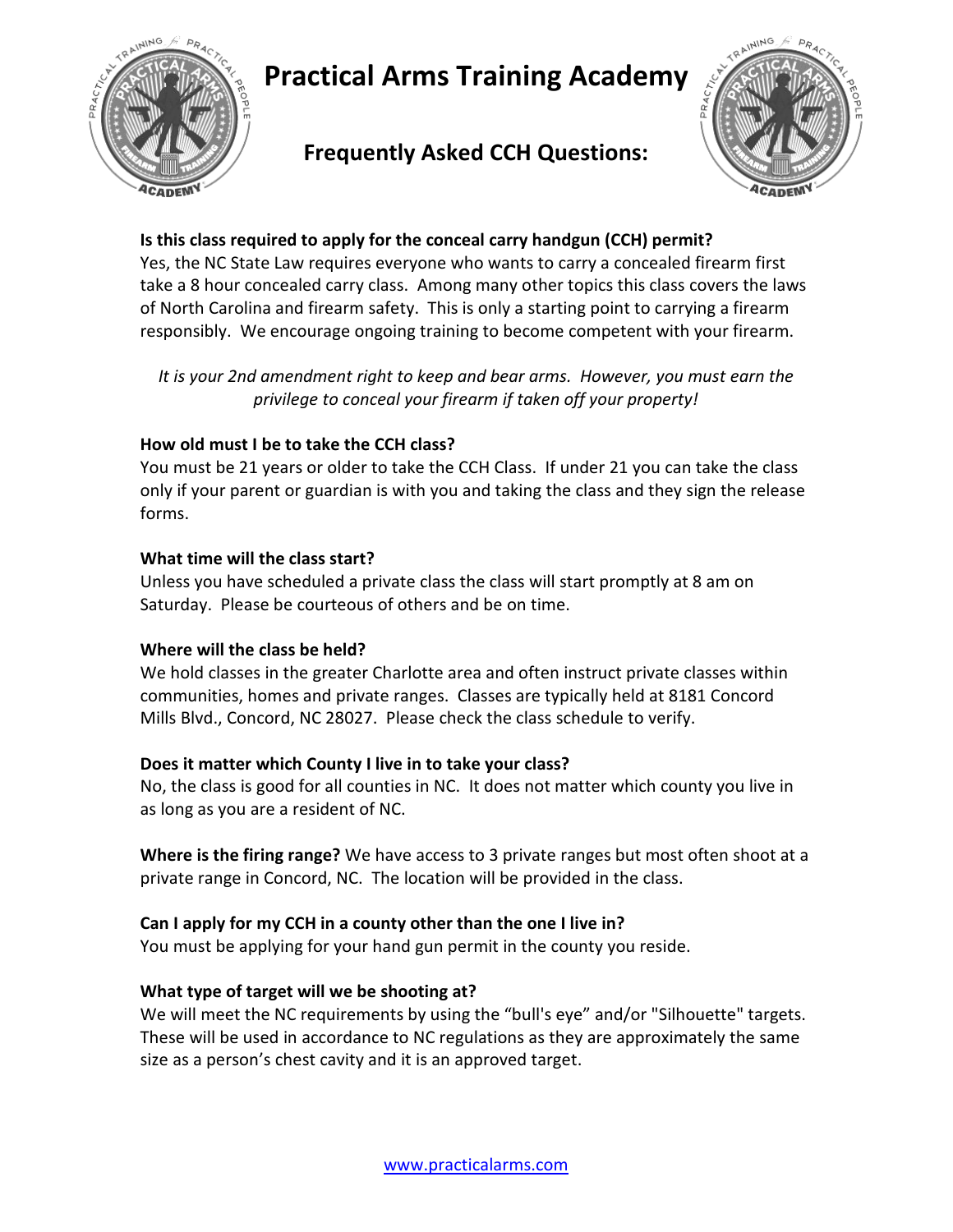





#### **Will I need to get anything before class to study?**

No, books and information will be given to you on the day of the class. The class will consists of videos, power point and hands on training.

#### **I'm not very familiar with firearms; do I need to practice with one before I come to your class?**

We suggest you take a basic firearm class. However, we will go over the fundamentals of the correct way to hold, aim, and shoot a firearm. We have had several people who have never picked up a firearm before class, after instruction from us everyone has done great. We always instruct the fundamentals of safety in every class we instruct.

#### **What about lunch and bathroom breaks?**

We usually take lunch around 12 noon after we finish with the legal block of instruction. We take a bathroom break every hour or as needed. You will get 30 min. for lunch and we suggest that you bring your own lunch to save on time. There's a restaurant on site along with access to snacks and drinks.

#### **Do I need to have a permit before I take the class?**

No, you do not need a gun permit before taking this class.

#### **Will we still shoot if there is bad weather the day of the class?**

This will depend on the situation. If it is thundering, lighting and/or pouring rain we will not shoot and qualifying will need to be rescheduled. We will schedule a rain date and we will try and make this as convenient as we can for everyone. We can shoot individually or as a group. For example if the class is on a Saturday, if possible we will shoot on Sunday. Be sure to dress for the weather.

#### **Do I need to have a firearm before class?**

No, if you do not have a firearm you can use ours to qualify. We offer a rental package which includes a firearm rental, eye protection, ear protection and 50 rounds of ammo.

#### **I know someone who has a firearm I can use, is this ok?**

Yes, this will be fine if you know someone who has a firearm that will let you use it for the class. Let them show you the safety features and operation of the firearm along with how to load and unload safely.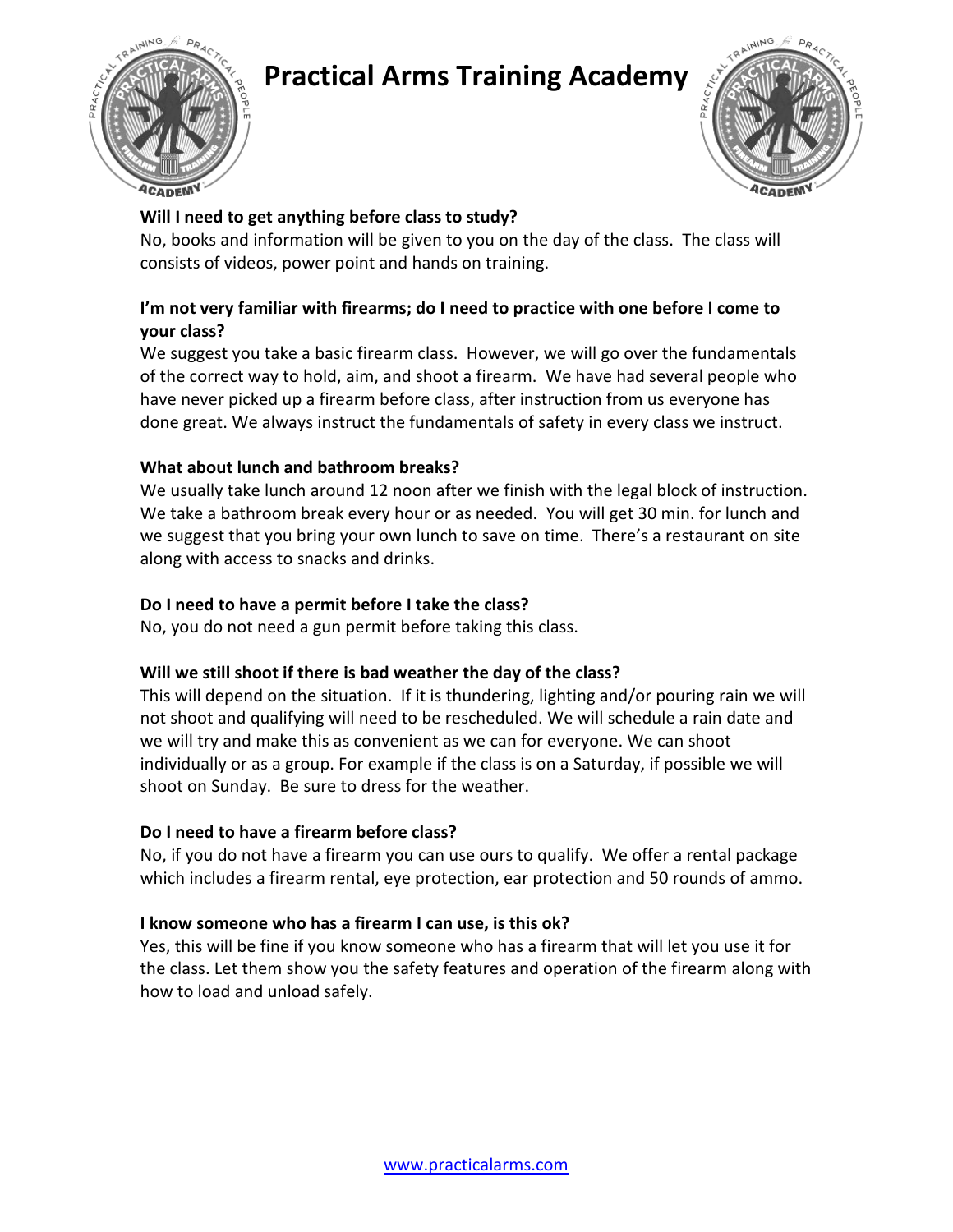



#### **How do I transport my firearm to the class?**

Anytime you have a firearm in the vehicle and you don't have a CCH permit, keep the firearm in an area that is not accessible to the passenger's compartment (i.e. trunk), with the firearm unloaded, and the action open. The state looks as to the location and the accessibility of the firearm, if it is in reach of you or the passengers you could be cited, Remember keep the firearm secure and away from others.

#### **What do I need the day of the class?**

You will need to bring your firearm, a box of factory ammo that matches the caliber of your firearm, along with eye and ear protection. (NO RE-LOADS)

#### **I'm not sure I can get a CCH permit, how can I find out?**

If you're not sure you can get a conceal carry permit see the NC Firearm Laws on the NC Department of Justice website for disqualifying offenses. You can also apply for a pistol permit at a cost of \$5.00 before you start spending a lot of money on something you can't use. You may also want to call an attorney and meet with them if you're still not sure. If you are a felon or have any record of violence you should contact the Sheriff's office in the county you live and/or your attorney before taking this class.

### **Is there a caliber or gun restriction when qualifying for Concealed Carry?**

No, there's no caliber restriction, however we ask that you do not bring a single action cowboy style revolver for qualifying. This type of firearm is not suitable for CCH and it typically takes longer to load & unload and slows down the class.

#### **Why do you require people to pay for the class in advance?**

When you register for a class I make a certificate in your name, this certificate has a seal and can not be reused. Also, we need a headcount in advance to order the training material and handbooks from the department of justice.

### **THIS IS WHY THERE ARE NO REFUNDS!**

#### **Why do you take my picture?**

We take pictures of you with your target and store it and often put on the internet. If you don't want your picture on the site just inform us in advance. We will keep the picture for proof that you qualified. All information about you is PRIVATE and NEVER released to anyone without your permission or a court order.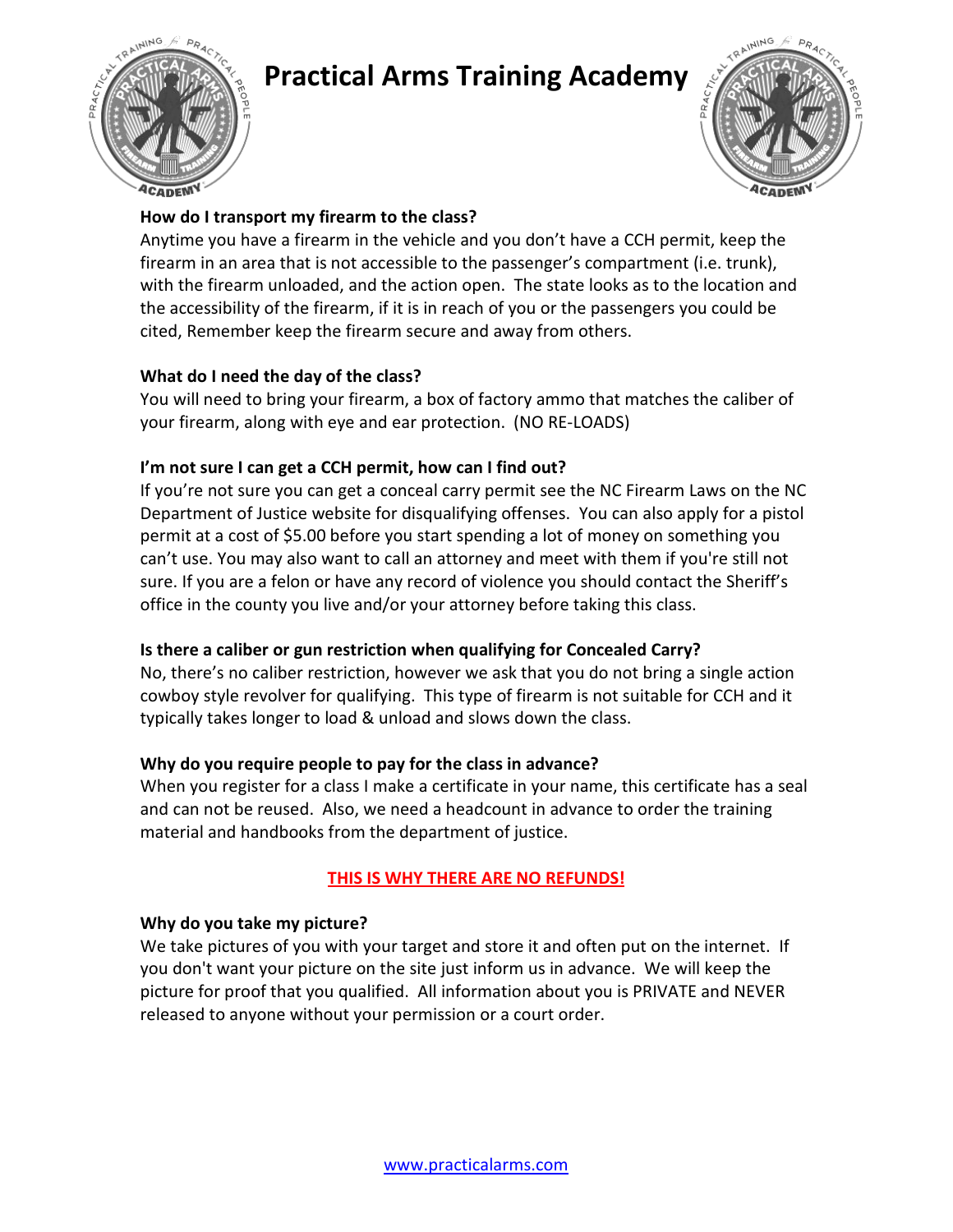





#### **What should I do if the class is canceled?**

We try not to cancel a class if we have 5 or more students. If for some reason the class has to be cancelled due to sickness or something the students will be informed of the next available classes to enroll.

#### **What training material do you provide?**

We provide instruction, class study materials, and hand book by the department of justice along with targets. If you need to use our firearm to qualify please let us know in advance.

#### **When do I receive the certificate from you?**

You will get the certificate after you have completed the class room work, taken the written exam and qualified with your firearm.

#### **How much time do I have to take the certificate to the sheriff's dept?**

North Carolina does not have an expiration date from the time you have completed the class. However, I recommend that you contact the Sheriff's office on the 1st business day after the class to schedule your appointment.

#### **Why is your class so inexpensive when other classes are \$165 and up?**

I do not make a living teaching this class. I have a full time job and teach only because I enjoy instructing others and sincerely believe that the more law-abiding citizens understand the law and carry a firearm responsibly we will collectively make our communities safer. I believe in getting involved and passing on our 2nd amendment to the next generations to come.

#### **Is this all I need to carry a firearm?**

No, you must go to the Sheriff's department in the county you reside, complete the paperwork, pay for the application, have your finger prints and photo taken. The Sheriff has up to 90 days to call you to pick up your permit in person. **DO NOT CARRY A FIREARM CONCEALED UNTIL YOU GET YOU'RE PERMIT FROM THE SHERIFF'S DEPARTMENT!**

#### **After I receive my CCH permit from the Sheriff's department, do I need to buy any more gun permits?**

No, as long as you keep your conceal carry permit current you will not need to buy a gun permit to purchase a firearm. Also, once you obtain your CCH permit there's no restrictions on the number of firearms you can purchase.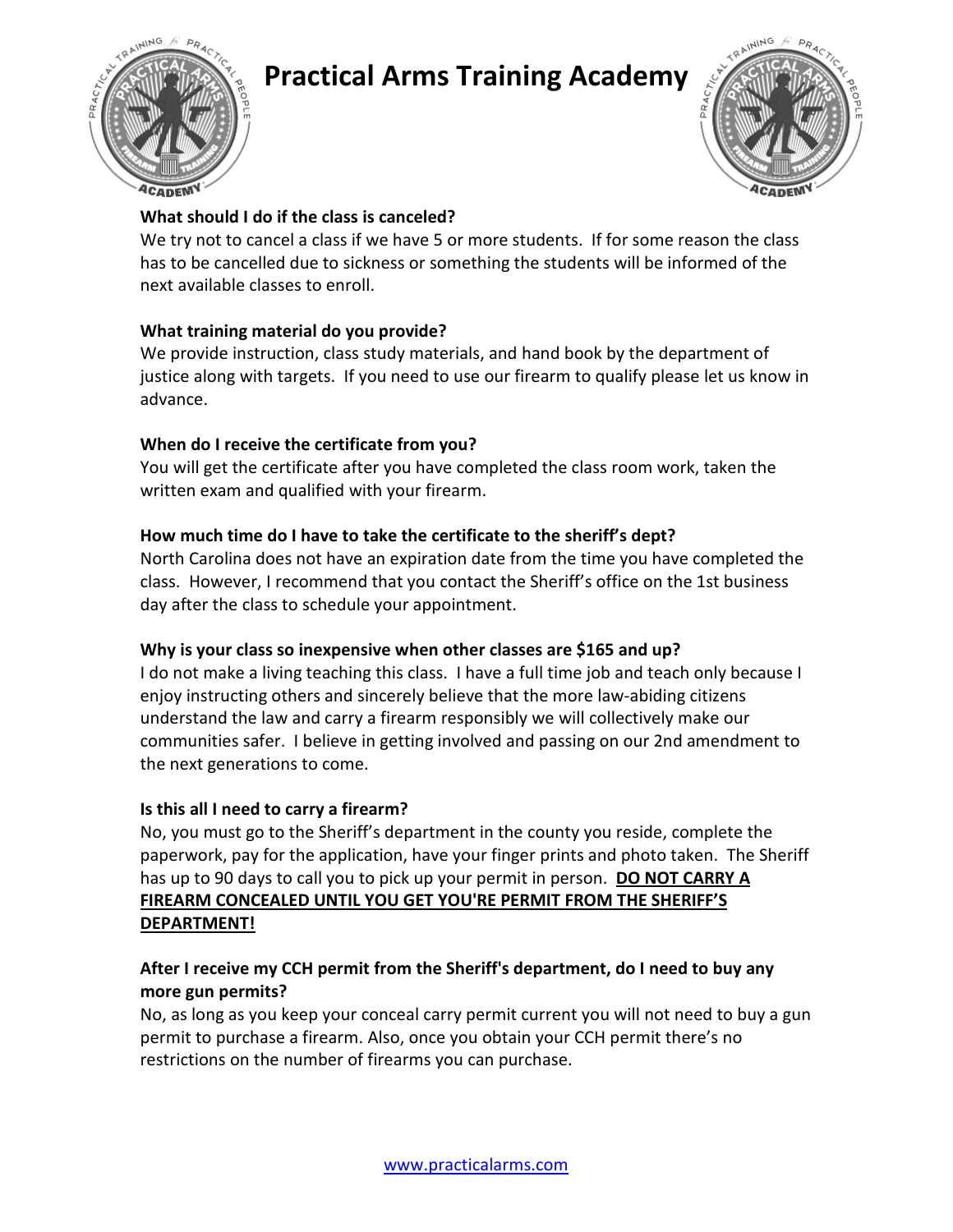



#### **If I pay for the class but unable to come do I lose my money?**

No, anyone who has registered and paid for a class can come anytime I have one. You can also come over and over again if you wish at no additional charge. If you let your permit expire and you need another certificate to renew your CCH then you will be required to pay for the class again. I have several people who have paid but have been unable to attend, if this should happen to you all you need to do is email me and let me know you are coming so I can reserve space for you.

#### **Can a commercial truck driver carry a firearm in his/her vehicle?**

There's no federal law concerning commercial truck drivers and firearms. Nor have I been able to find any state law. If you have the proper Permits/License and can legally carry in the state you are driving in or that state allows the carrying of firearms without a permit you are legal. However, you also need to review what your company policy is before carrying.

#### **Will other states honor my conceal carry permit?**

Yes, some states will honor your permit; there are 32 states to date. The reciprocity states can be found on the Practical Arms Resource tab under www.handgunlaw.us.

### **What is the CCH fee at the sheriff's dept?**

\$90.00 the 1st time applying and \$85.00 when renewing. Permits are good for 5 years and have to be renewed similar to your driver's license.

#### **How long does it take to get the CCH back from the sheriff's dept?**

By NC Law the Sheriff department must give you an answer within 90 days after all material has been received. In most cases you will them back in about 8 weeks or less depending on how busy they are.

#### **I have moved to NC from another state where I have a permit now, will I need to take this class to get my permit here?**

Yes, North Carolina requires you to take a class so you know what North Carolina's laws are.

#### **If I have lost my permit do I have to notify anyone?**

Yes, you must notify the Sheriff's department. You can get a notarized statement to carry with you until it's time to renew.

#### **If I move do I need to notify anyone?**

Yes, you must notify the sheriff's dept within 30 days.